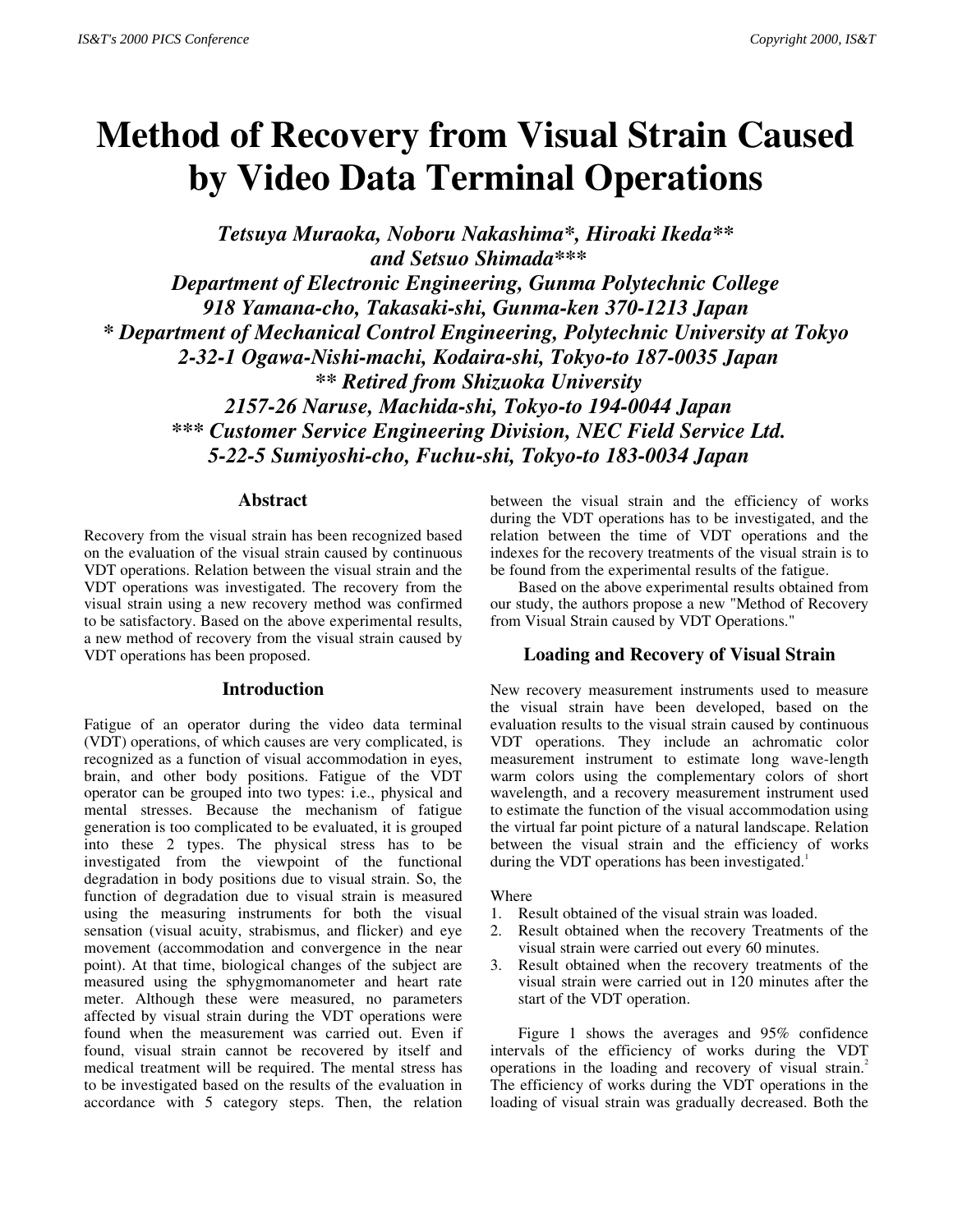complementary color stimuli and virtual far point picture were put on the frame of the VDT display. Two kinds of pictures used for the recovery of visual strain were sequentially displayed on the frame every 60 or 120 minutes. The color stimuli of long wave warm colors, which was accumulated on the operator's retina, can be eliminated by displaying the compensation color image consisting of short wavelengths of cool colors, and the ciliary muscles of the operator's eyes can be relaxed when the virtual far point picture of a natural landscape is displayed. The efficiency of works during the VDT operations when the recovery treatments of visual strain was carried out every 60 minutes was improved to be 1.14 to 1.15 times as compared with that obtained from the loading of visual strain. The efficiency of works during the VDT operations when the recovery treatments of visual strain was carried out every 120 minutes was decreased to 0.93 time. Accordingly, the recovery treatment of visual strain which was carried out every 60 minutes was most effective. However, the efficiency of works during the VDT operations when the recovery treatment was carried out in 120 minutes after the VDT operation was started a little smaller than that obtained from the loading of visual strain.



*Figure 1. Averages and 95% confidence intervals of the workability of the VDT operation during the loading and recovery of the visual strain.*

After the VDT operator felt visual strain during the VDT operations which were carried out every 60 minutes, complementary colors of short wavelengths were added to the original warm colors of long wavelengths and the virtual far point picture used for recovering the visual strain were displayed on the CRT. The effect•of these treatments on the recovery of fatigue are classified in accordance with the following category steps.

- 1. No visual strain was recovered, and the fatigue was felt too much to continue the VDT operation.
- 2. Visual strain was recovered a little, and the fatigue was decreased a little.
- 3. Visual strain was recovered compara-tively, and the fatigue was decreased considerably.
- 4. Visual strain was recovered remarkably, And the fatigue was felt a little.
- 5. Visual strain was recovered, and the Fatigue was not felt.

The recovery of visual strain was made clear from the result of the recovery treatments to eliminate the visual strain caused by the VDT operations which were carried out every 60 minutes. Fig. 2 shows the result of the subjective evaluation at the recovery treatments to eliminate the visual strain caused by the VDT operations in accordance with  $5$  category steps". By the recovery treatments of the visual strain using both complementary colors and a virtual far point picture, category (1) occupied 20% to the total number of events in 60 minutes after the start of the VDT operation, and category (2) occupied 80%. Then, category (1) occupied 20% to the total number of events in 120 minutes after the start of the VDT operation, and category (2) occupied 70%. Category (3) occupied 10%.



*Figure 2. Recovery of the visual strain caused by the VDT operations, which was carried out every 60 minutes.*

The recovery of the visual strain in 120 minutes after the start of the VDT operation became more remarkable than that in 60 minutes after the start of the VDT operation. Category (3) was observed when the visual strain was recovered in 120 minutes after the start of the VDT operation, and it was not observed when the visual strain was recovered in 60 minutes after the start of the VDT operation.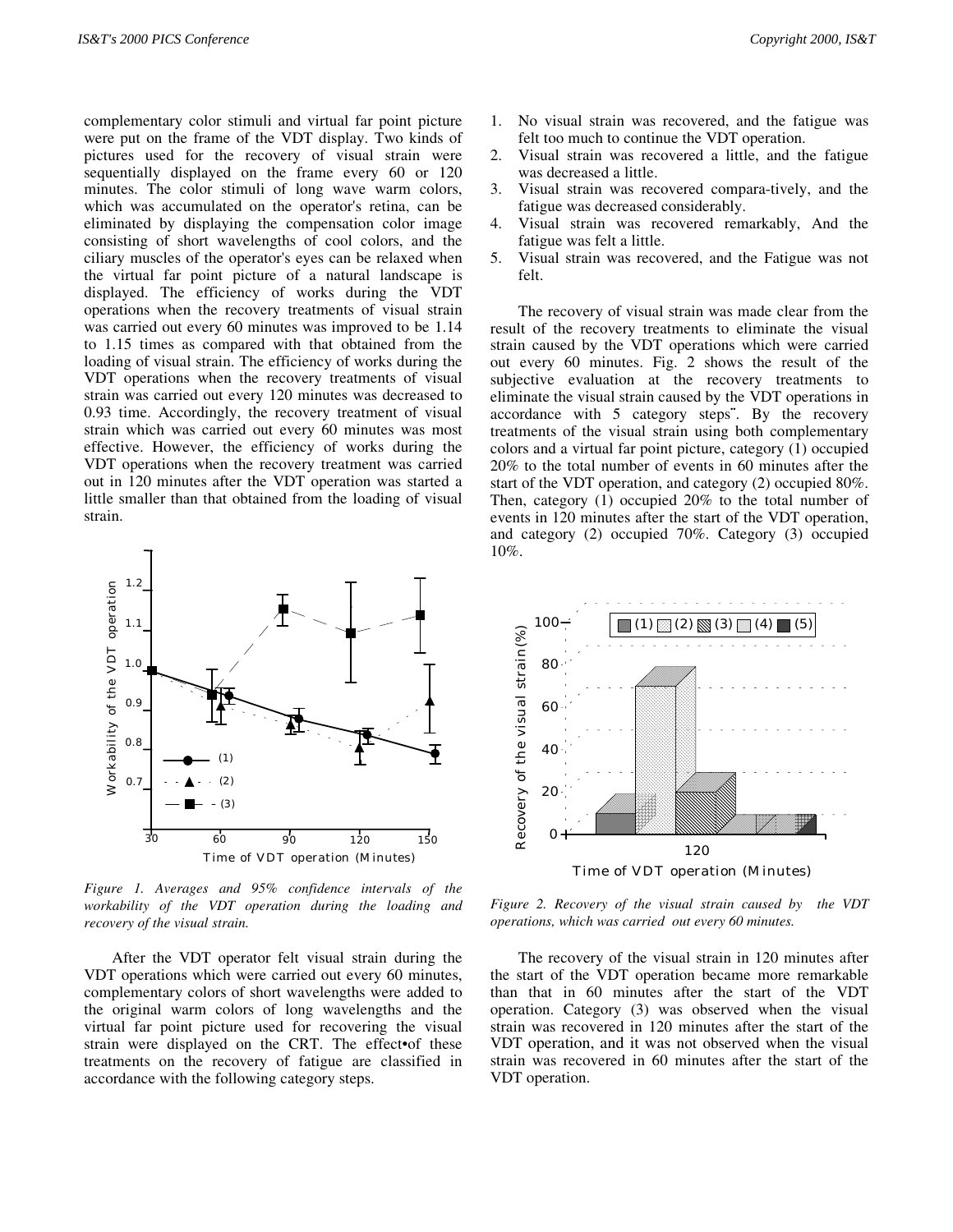The recovery of the visual strain was made clear from the result of the recovery treatments to eliminate the visual strain caused by the VDT operations which were carried out every 120 minutes. Fig. 3 shows the result of the subjective evaluation when the recovery treatments of the visual strain caused by the VDT operation were carried out in accordance with the above  $5$  category steps.<sup>2</sup> By the recovery treatments of the visual strain using both complementary colors and a virtual far point picture, category (1) occupied 10% to the total number of events in 120 minutes after the start of the VDT operation, and category (2) occupied 70%.



*Figure 3. Recovery of the visual strain caused by the VDT operation, which was carried out every 120 minutes.*

| Eye accommodation or body   | Index of recovery | Rates of      |  |
|-----------------------------|-------------------|---------------|--|
| positions where fatigue has | on fatigue        | occurrence    |  |
| been recognized             |                   | of specific   |  |
|                             |                   | index $(\% )$ |  |
| Recovery of eye             | Far point is seen | 10 (Min.)     |  |
| accommodation               |                   | 30 (Max.)     |  |
| Recovery of strain in eyes  | Eyes feel clear   | 40 (Min.)     |  |
|                             |                   | 50 (Max.)     |  |
| Recovery of strain in brain | Forehead feels    | 30 (Min.)     |  |
|                             | clear.            | 40 (Max.)     |  |
| Body positions other than   | Neck and shoulder | $0$ (Min.)    |  |
| brain and eves              | feel clear.       | 20 (Max.)     |  |

| Table 1 Indexes for effective recovery of fatigue. |  |  |  |  |  |  |  |
|----------------------------------------------------|--|--|--|--|--|--|--|
|----------------------------------------------------|--|--|--|--|--|--|--|

Based on the above results, when the visual strain was recovered a little by the recovery treatments as adding complementary colors of short wavelengths to the warm colors of long wavelengths on the retina, and as displaying a virtual far point picture on the CRT, the fatigue was decreased a little.

Table 1 summarizes the experimental results obtained when the recovery treatments were carried out in a time ranging from 60 to 120 minutes after the start of the VDT operation<sup>"</sup>. The indexes shown on Table 1 summarize the feeling after the recovery treatments. These indexes mean the recovery of the fatigue caused by VDT operation.

# **Method of Recovery from Visual Strain caused by VDT Operations**

#### **Loading and Recovery of Visual Strain**

On the basis of the experimental results of the study, the authors propose a new method of evaluating recovery from visual strain hereafter:

First, alphabetic characters are to be displayed on a flame of the CRT display. Second, the time of a VDT operation between two successive recovery treatments to eliminate the visual strain is to be obtained, and an index for recovery treatment of the visual strain is to be obtained. These are obtained on the basis of the results of the evaluation in accordance with the above 5 category steps. Variables needed to the measurement of loading and recovery of the visual strain include brightness, luminance contrast, visual distance, visual angle, and time of a VDT operation. The subject is selected among the personnel with a normal visual acuity of at least 1.0 (the difference between two eyes to be a 0.3 or less) and should be not 30 years old or younger.

# **Recovery Method of Visual Strain caused by VDT Operation**

The recovery method of the visual strain caused by the VDT operation is as follows:

- 1. Degradation of the functional activity due to the visual strain is to be measured using the measurement instruments for both the visual sensation (visual acuity, strabismus, and flicker) and eye movement (accommodation and convergence in the near point). At that time, biological changes of the subject are to be measured using both the sphygmomanometer and heart rate meter. No parameters affected by the visual strain during the VDT operation can be found during the measurement, and the VDT operations keeping the body healthy can be carried out everyday.
- 2. The VDT operator has to watch complementary colors of short wavelengths and the three dimensional virtual far point picture used for the recovery of the visual strain caused by the VDT operations which are carried out every 60 minutes, and the VDT operator has to carry out the recovery treatments of the visual strain caused by the VDT operations which are carried out every 120 minutes.
- 3. The indexes of the fatigue in a certain time ranging from 1 to 120 minutes after the start of the VDT operation are to be arranged in the order of "Eyesight flickers", "Whole head feels dull", and "Eyes feel the dry". The effective indexes at the time of recovery treatments to eliminate the fatigue in a certain time ranging from 1 to 120 minutes after the start of the VDT operation are to be arranged in the order of "Eyes feel clear", "Forehead feels clear", "Far point is clear", and "Neck and shoulder feel clear".